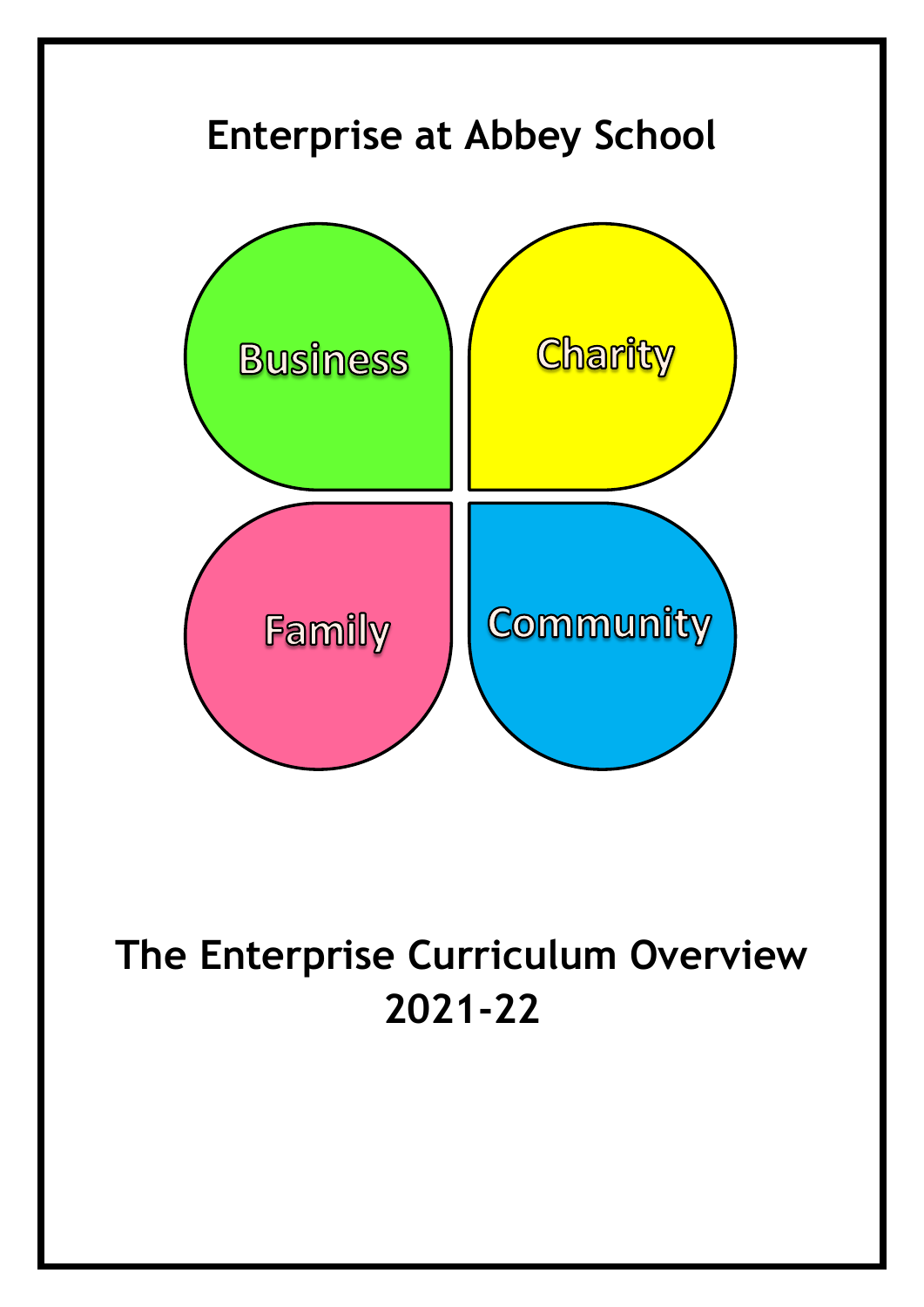### **Overview**

The vision is to create an enterprise curriculum that allowed pupils to create their own business that worked not only alongside our enterprise advisors when the calendar allowed but also to develop meaningful partnerships that allow for co=production.

## **The Stages in their simplest terms**

**Business:** Each class is to create and develop their own unique business that will run through the year. This includes the development of a business plan

Charity: Each business has to choose a charity that they will be willing to donate some of their yearly profit towards, this will allow pupils to know, understand and apply their learning of charities and their role in business.

**Family:** Each class will have to plan for and develop a range of family based activities that engage pupil's families to help them to further create services or products for their business.

Community: Each class will have to decide how they will involve

the community in their business. How will they get them to but their goods or service? How will they use the community to engage within their business? and how will advertising promote the business to their community?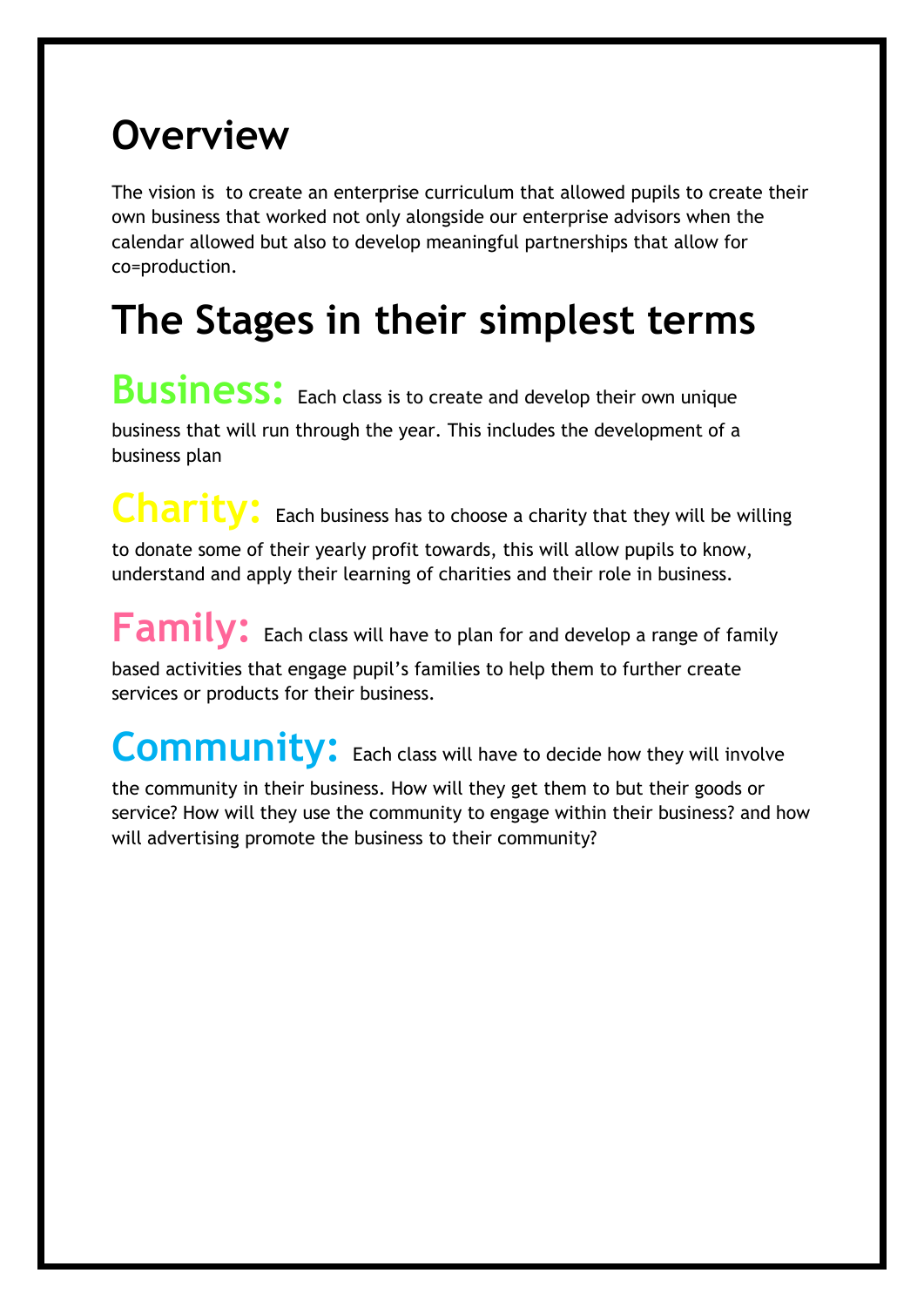**Term 1.1 Business Development**

| <b>Week</b>  | <b>Overview</b>                                                                                                                                                                                                                                                                             |
|--------------|---------------------------------------------------------------------------------------------------------------------------------------------------------------------------------------------------------------------------------------------------------------------------------------------|
|              | Business Design: In classes decide what your business will be.<br>Who are your target market and how will you promote.<br>Business plan to be developed. Think about the roles that<br>pupils will have within the business and how you would make<br>this age appropriate for your pupils. |
| $\mathbf{Z}$ | Pupils are to research and choose a charity they are willing to<br>support for the year and sign up to that charity.                                                                                                                                                                        |
|              | Continue with business plan development and decide who will<br>present this to the Dragons Den next week. Remember to use<br>the profile you have been given. Think of an innovate way<br>you want to present the key facts of your business                                                |
|              | Dragons Den Pitch. (Times to be allocated) Pupils are to pitch<br>their business plans to a range of invited guests who will<br>invest in their business.                                                                                                                                   |
|              | Pupils are to begin to create products or services they will<br>offer for their business. Pupils may want to use the innovate<br>phase to sell or promote their business or service                                                                                                         |
|              | Pupils are to begin to look at how they will advertise their<br>business using digital media. Will they use twitter? Will they<br>use an online store? How will this be managed?                                                                                                            |
|              | Pupils are to continue to develop their business products or<br>service and continue to develop advertising their business<br>using digital media. Will they use twitter? Will they use an<br>online store? How will this be managed?                                                       |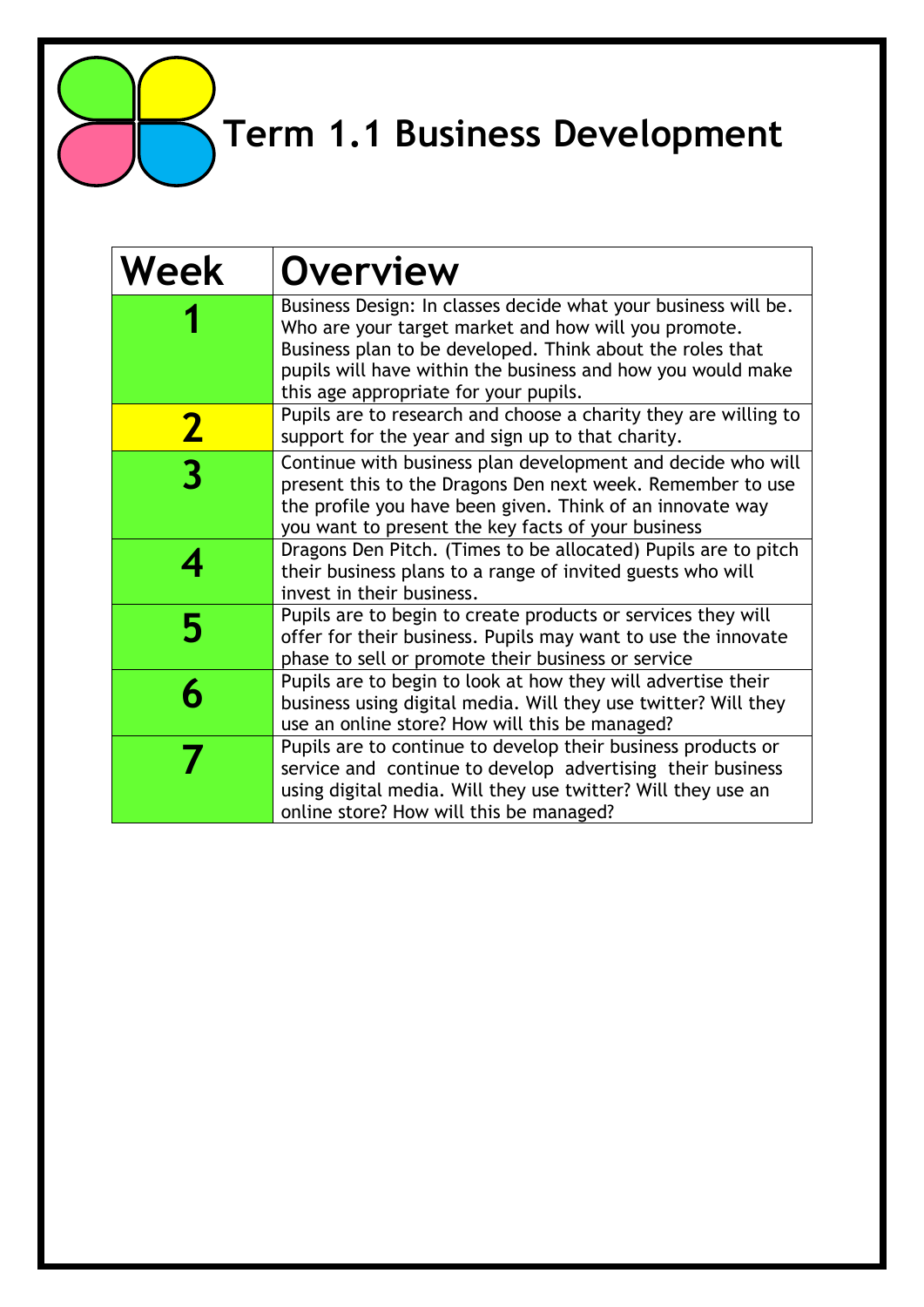### **Term 1.2 Family and Community Engagement**

| Week | <b>Overview</b>                                                                                                                                                                                                                                                                                                                |
|------|--------------------------------------------------------------------------------------------------------------------------------------------------------------------------------------------------------------------------------------------------------------------------------------------------------------------------------|
|      | Pupils are to review their business plan and products or<br>services. Pupils are to begin to prepare to sell their goods.<br>This could be setting up their online store and learning how<br>to distribute. Do you need money for distribution?                                                                                |
|      | Pupils are to check in with how they are doing with profits<br>and loss. How much are they going to decide to give their<br>charity this term?                                                                                                                                                                                 |
|      | Family Events are to take place in these two weeks<br>highlighted in pink. This is an opportunity to get families<br>engaged and participate in                                                                                                                                                                                |
|      | Dragons Den Pitch. (Times to be allocated) Pupils are to pitch<br>their business plans to a range of invited guests who will<br>invest in their business.                                                                                                                                                                      |
| 5    | Pupils are to continue to develop their goods or services for<br>their business and promote these accordingly.                                                                                                                                                                                                                 |
|      | Does the online store need managing? Are you distributing<br>goods. Is this now a way of life for your business. If not why<br>not?                                                                                                                                                                                            |
|      | Community event pupils are to either try and sell their goods<br>or services in the community (Or Advertise their business<br>using digital media. Remember this is about creating a profile<br>for your business. We Have a STEAM street section on the<br>school website and possibility to sell at the Winter<br>Wonderland |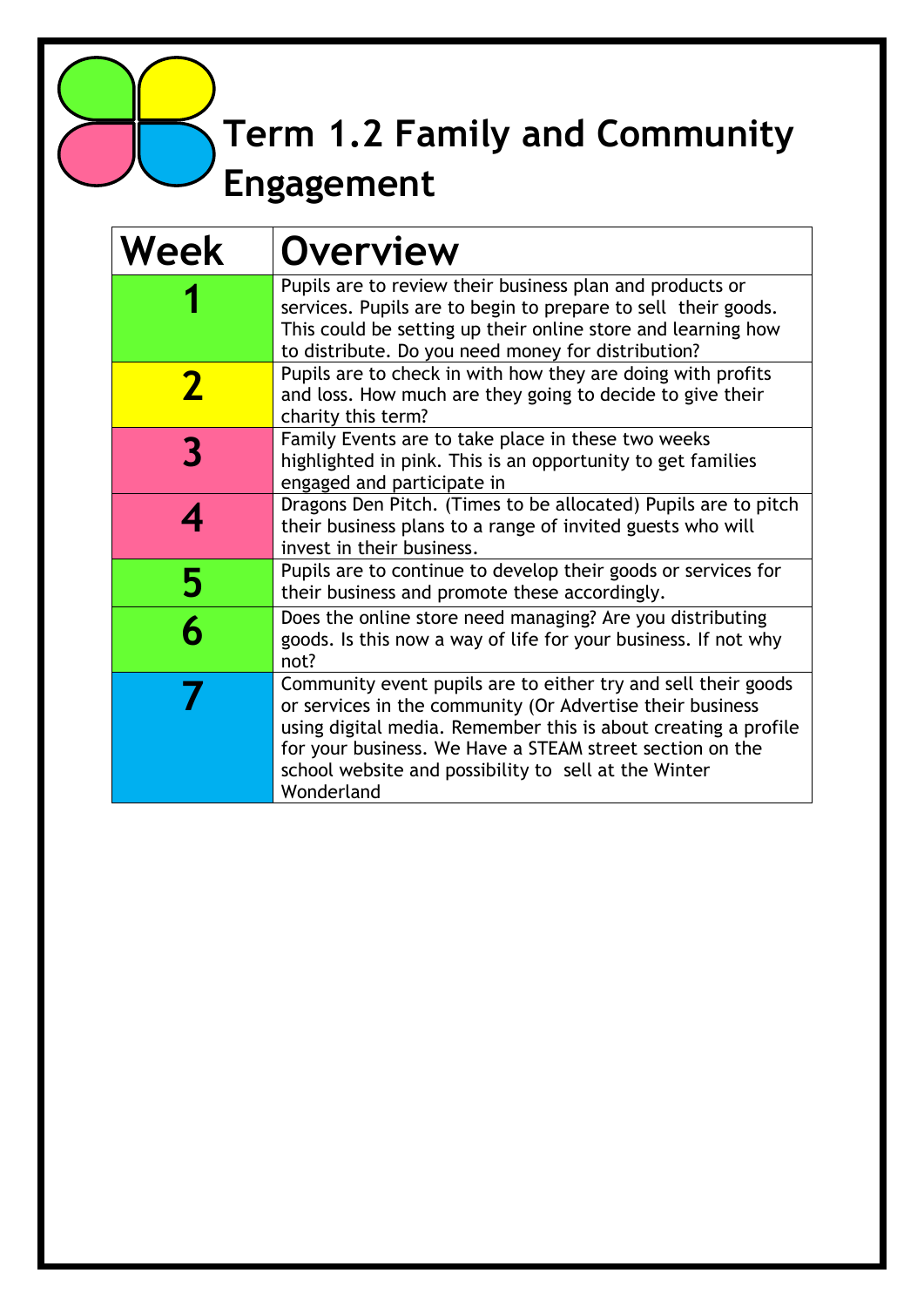**Term 2.1 Charity and Business Review** 

| Week | <b>Overview</b>                                                                                                                                                                                                      |
|------|----------------------------------------------------------------------------------------------------------------------------------------------------------------------------------------------------------------------|
|      | How is the business doing? Do you need to review the<br>products or services you are providing. Is the online store a<br>reality? How are you using technology to promote the<br>business?                           |
|      | How is the fund going for your charity. Can you afford to give<br>more or do you need to give less to the charity. It may be<br>worth looking with pupils again at this stage on the charity<br>work that's going on |
|      | Further business production for the next few weeks. Are you<br>going to create new goods or services for the season? Can<br>these be advertised?                                                                     |
|      | Enterprise Fayre. All classes are to promote their business<br>and see their competition. Some other schools will be invited<br>to vote for the best one. Remember this could be another<br>opportunity to sell      |
|      | Could you use the express phase to sell your goods or<br>services? Remember this is not dedicated to enterprise, but<br>could this be another opportunity to sell and promote?                                       |
|      | Pupils are to continue to develop their goods or services for<br>their business and promote these accordingly.                                                                                                       |
|      | Think about promoting the online STEAM Street Store and how<br>you could promote or sell goods and services                                                                                                          |